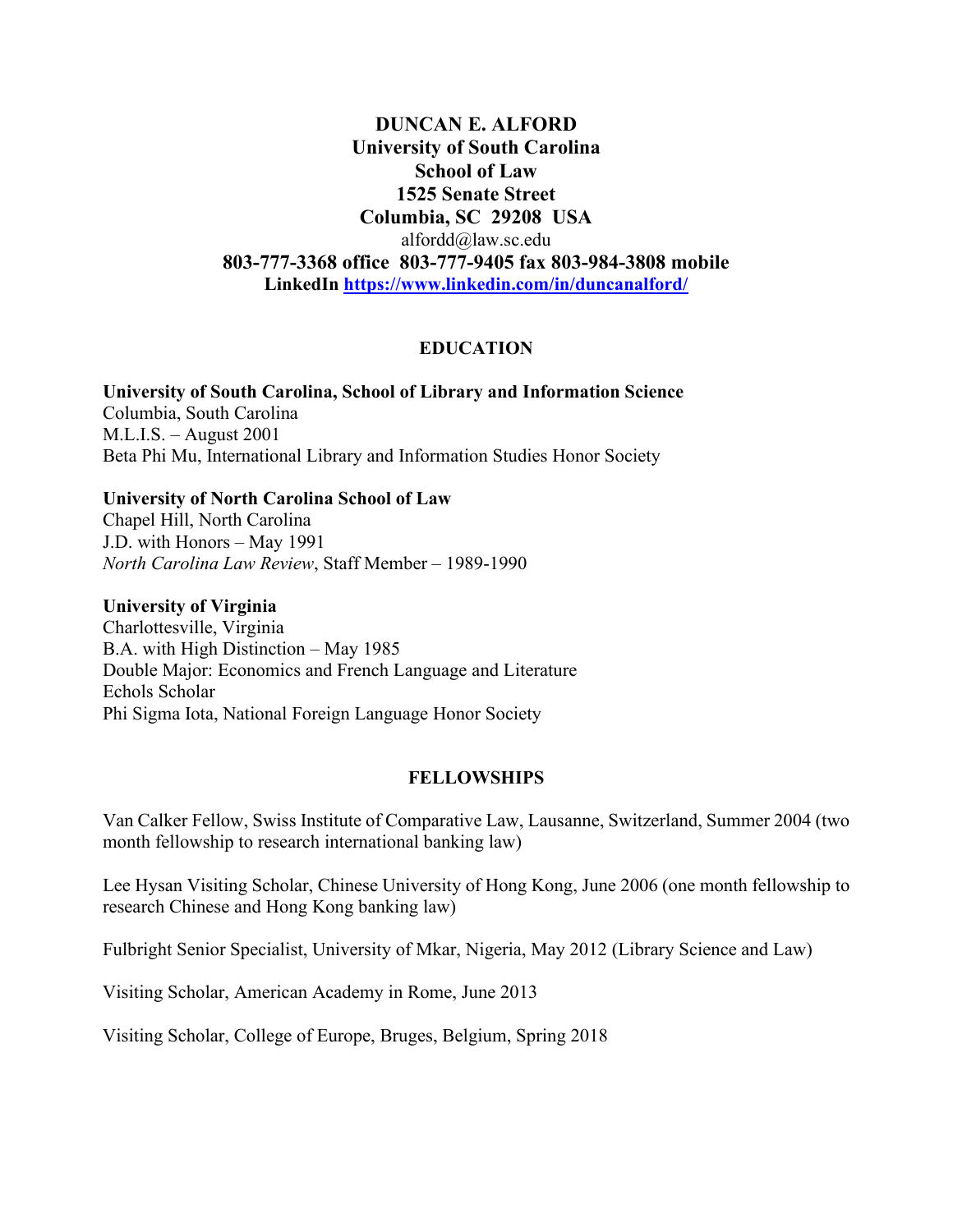#### **EXPERIENCE**

April 2007 – present **Associate Dean and Director of the Law Library, Professor of Law (2012- ) and Associate Professor of Law (2007-2012), University of South Carolina School of Law** – Columbia, SC. Manage an academic law library, an independent department within the School of Law, and supervise 10 faculty librarians and six staff. Manage an approximately \$2.6 million annual budget. Serve on the senior administrative team and the Dean's Advisory Committee. Teach first year and advanced legal research courses. Planned and designed law library in new \$80 million law school building which opened May 2017. Outstanding Faculty Service Award for leadership of strategic planning effort.

June 2006 – March **Associate Dean for Library and Information Services and Associate**  2007 **Professor of Law, Charlotte School of Law** – Charlotte, NC. Designed, created and built a law library that met American Bar Association accreditation standards for a new law school. Hired and supervised all librarians and staff. Managed the library budget. Responsible for all library operations. Chair, Faculty Appointments Committee and participated in law school executive team.

August 2004 – June **Head of Reference and Adjunct Professor of Law, Georgetown**  2006 **University Law Library, Georgetown University Law Center** – Washington, DC.

Taught Advanced Legal Research and research workshops for J.D. and LL.M. students on various aspects of legal research. Supervised 12 reference librarians in a busy reference department at one of the largest law schools in the United States. Supervised generally the reference and instructional services of the law library. Drafted detailed research guides on advanced legal research topics.

September 2002 – June **Law Librarian and European Union Specialist, Firestone Library,**  2004 **Princeton University** – Princeton, NJ. Taught research skills workshops in politics and law-related courses to undergraduates; assisted faculty and students with legal reference questions and social science reference questions generally; managed development of law and European Union collection; drafted research guides on legal and European Union materials; managed support staff and student assistants. Member, Licensing Team. Member, Professional Librarian Grievance Committee.

August 2001 September 2002 **Reference Librarian, Arthur W. Diamond Law Library, Columbia University** – New York, NY. Assisted law faculty and students with research questions. Provided expert assistance on international legal reference questions. Drafted research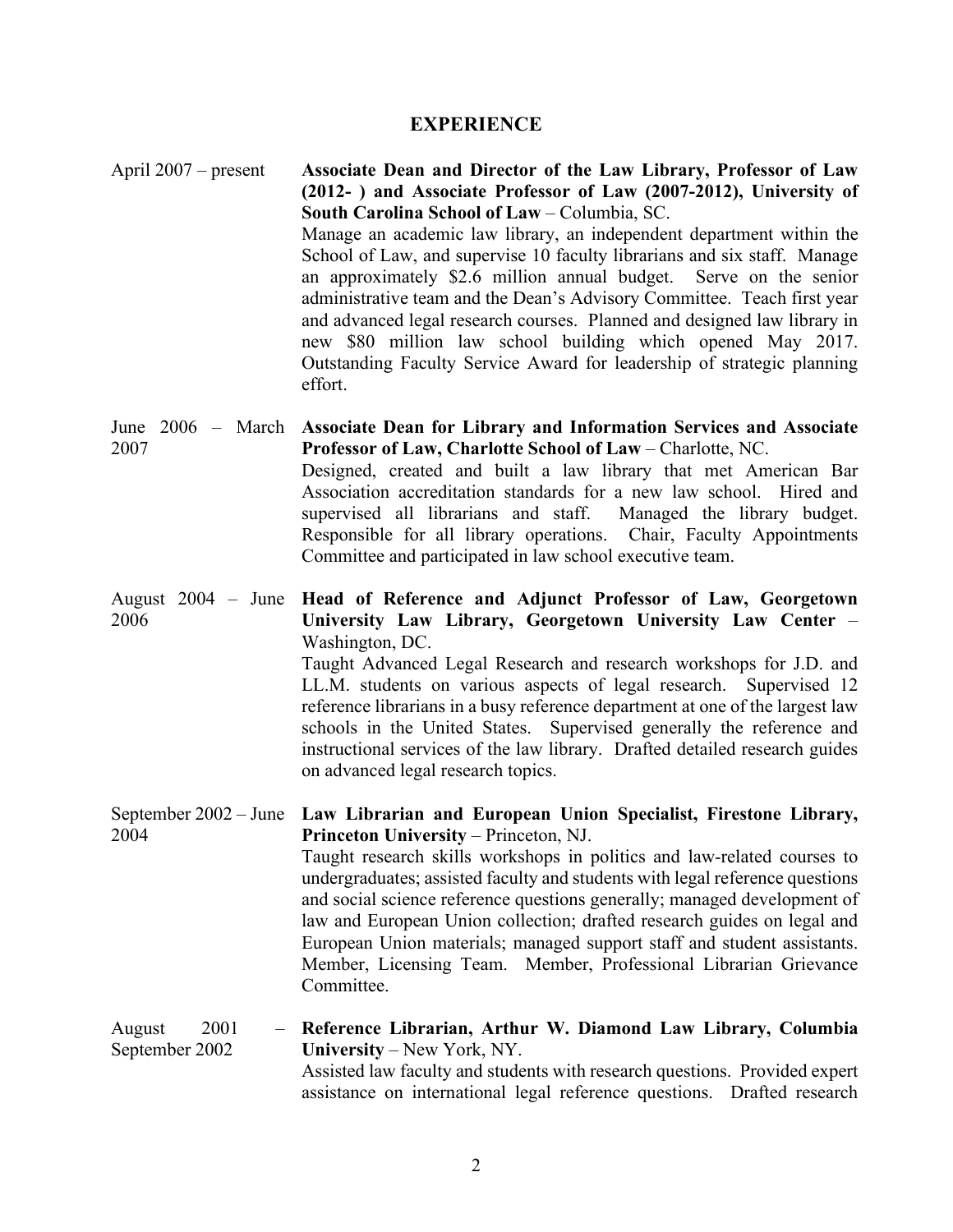|                               | guide on European Union legal materials. Taught L.L.M and J.D. students<br>legal research techniques in a workshop setting. Taught selected sections<br>of Advanced Legal Research.                                                                                                                                                                                                                                                                                                                                                                                                                              |
|-------------------------------|------------------------------------------------------------------------------------------------------------------------------------------------------------------------------------------------------------------------------------------------------------------------------------------------------------------------------------------------------------------------------------------------------------------------------------------------------------------------------------------------------------------------------------------------------------------------------------------------------------------|
| January $1997 -$ June<br>2001 | Shareholder (2001); Associate Attorney - Robinson, Bradshaw &<br>Hinson, P.A. - Corporate Practice Group - Charlotte, NC & Rock Hill, SC.<br>Elected shareholder in 2001 while working reduced schedule and studying<br>for M.L.I.S. degree. Served as Chair of firm-wide knowledge management<br>initiatives. Chaired firm's library committee overseeing operation of law<br>library. Advised clients and other attorneys on South Carolina law in<br>corporate, real estate and estate administration matters. Managed firm<br>knowledge on South Carolina law.                                               |
| May $1994 - December$<br>1996 | Attorney - Law Office of Robert A. Hammett - Spartanburg, SC.<br>Advised and represented clients on commercial, real estate and probate<br>matters. Managed firm's knowledge resources (print resources, CD-ROM,<br>Internet access).                                                                                                                                                                                                                                                                                                                                                                            |
| September 1992 -<br>May 1994  | Associate Attorney - Kilpatrick & Cody (now known as Kilpatrick<br>Townsend), Corporate Finance Practice Group - Atlanta, GA.<br>Researched extensively bank regulation and Uniform Commercial Code<br>legal issues. Advised financial institutions on bank regulation. Developed<br>reputation in 200+ attorney firm as an excellent legal researcher.<br>Contributed to firm financial law newsletter. Organized research project<br>on the Georgia Uniform Commercial Code published in the Georgia<br>Cyclopedia of Law. Extensive research experience using Lexis/ Nexis and<br>Westlaw on tight deadlines. |
| August 1991 –<br>August 1992  | Law Clerk - Hon. Burley B. Mitchell, Jr., Chief Justice (now retired),<br>Supreme Court of North Carolina - Raleigh, NC.<br>Researched and assisted in drafting legal opinions. Extensive Westlaw<br>research experience in addition to research in academic law libraries in the<br>Research Triangle area of North Carolina.                                                                                                                                                                                                                                                                                   |
| Summer 1990                   | Summer Associate - Kilpatrick & Cody - Arnall, Golden & Gregory -<br>Atlanta, GA.                                                                                                                                                                                                                                                                                                                                                                                                                                                                                                                                |
| Summer 1989                   | Summer Associate - Womble, Carlyle, Sandridge & Rice - Charlotte, NC.                                                                                                                                                                                                                                                                                                                                                                                                                                                                                                                                            |
| August 1985 –<br>June 1987    | Business Analyst - McKinsey & Company, Inc. - Atlanta, GA.<br>Provided research support on client engagements in the financial services<br>and telecommunications industries. Analyzed literature searches and<br>quantitative data to develop strategies for business clients. Conveyed<br>research findings clearly and effectively to colleagues and clients.<br>Developed extensive knowledge of business information sources.<br>Extensive experience in market research, data collection and analysis.                                                                                                     |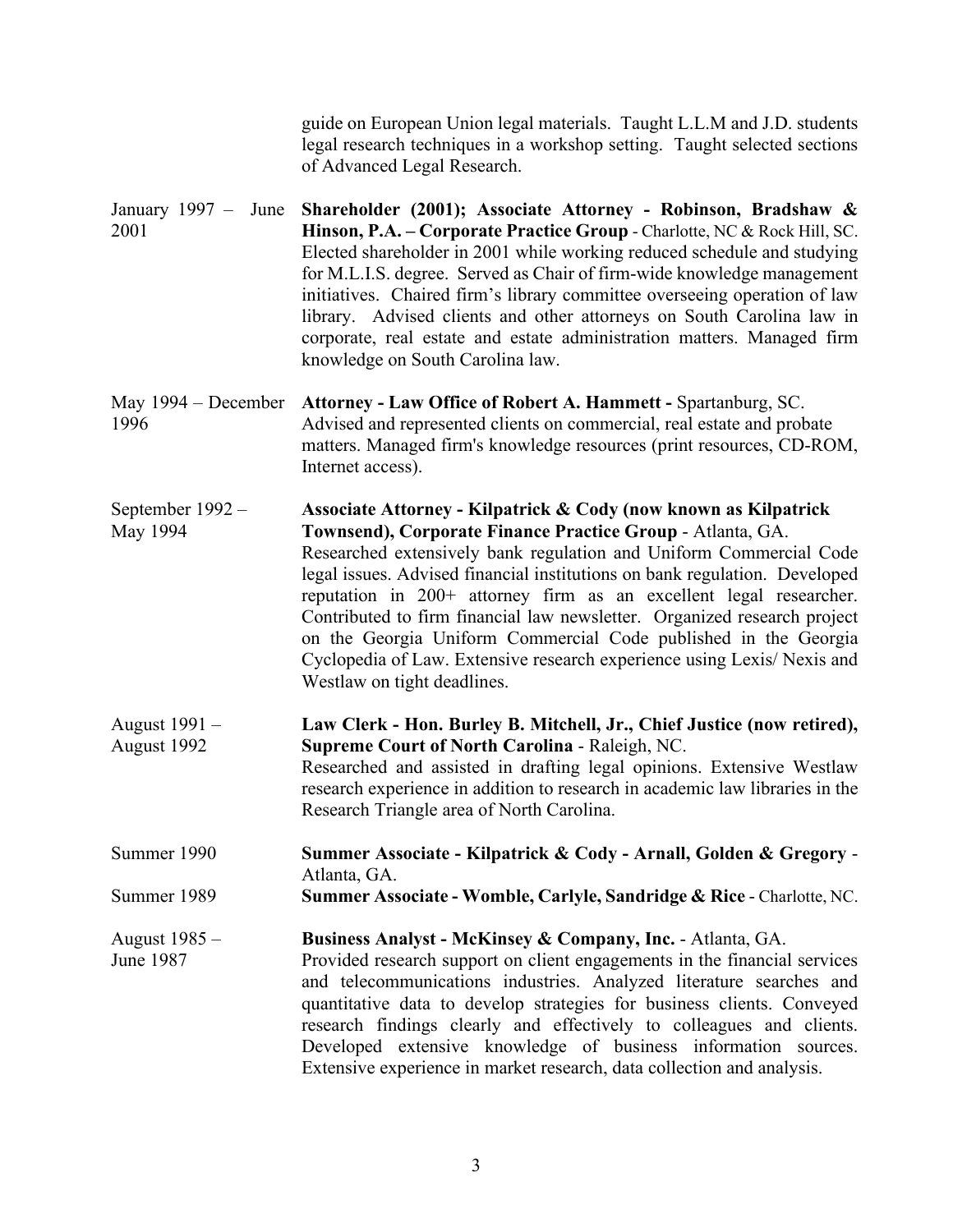### **CONSULTING WORK**

**Peking University School of Transnational Law, Shenzhen, China –** Consult on a part-time basis on the development of the law library and the legal research instructional program, supervise library personnel in a cross-cultural environment (July 2012 – present).

**University of Mkar, Mkar, Benue State, Nigeria –** Consult on a part-time basis on the administration of the academic library of this new, private university (Spring 2011, Spring 2012).

## **PUBLICATIONS**

#### **Articles**

*Is a Single Bank Supervisor Inevitable Throughout the EU?*, GLOBAL RISK REGULATOR (Sept. 2021).

*The Operation of Supervisory Colleges in EU Banking Supervision: A Case Study of Soft Law Becoming Hard Law*, 54 INTERNATIONAL LAWYER 83 (2021).

*Central Bank Independence: Recent Innovation in Human History*, 136 BANKING L. J. 553 (2019).

*The Operation of Supervisory Colleges after the Single Supervisory Mechanism of the European Banking Union*, 136 BANKING L. J. 65 (2019).

*How to Ensure Your Supervisory College Meeting Is an Abysmal Failure*, BNA BANKING AND FINANCIAL SERVICES POLICY REPORT (Oct. 2018).

*Reform of the Nigerian Banking System – Assessment of the Asset Management Corporation of Nigeria (AMCON) and Recent Developments*, 27 J. INT'L BANKING L. & REG.178 (2012).

*Nigerian Banking Reform: Recent Action and Future Prospects,* 25 J. INT'L BANKING L. & REG. 337 (2010).

*Supervisory Colleges: The Global Financial Crisis and Improving International Supervisory Coordination*, 24 EMORY INT'L L. REV. 57 (2010).

*The Law Librarian's Role in the Scholarly Enterprise: Introduction*, 39 J. LAW & EDUC. 351 (2010).

*The Use of Colleges of Regulators under European Union Law,* 24 J. INT'L BANKING L. & REG. 355 (2009).

*The Development of the Skills Curriculum in Law Schools: Lessons for Directors of Academic Law Libraries*, 28 LEGAL REF. SERVICES Q. 301 (2009).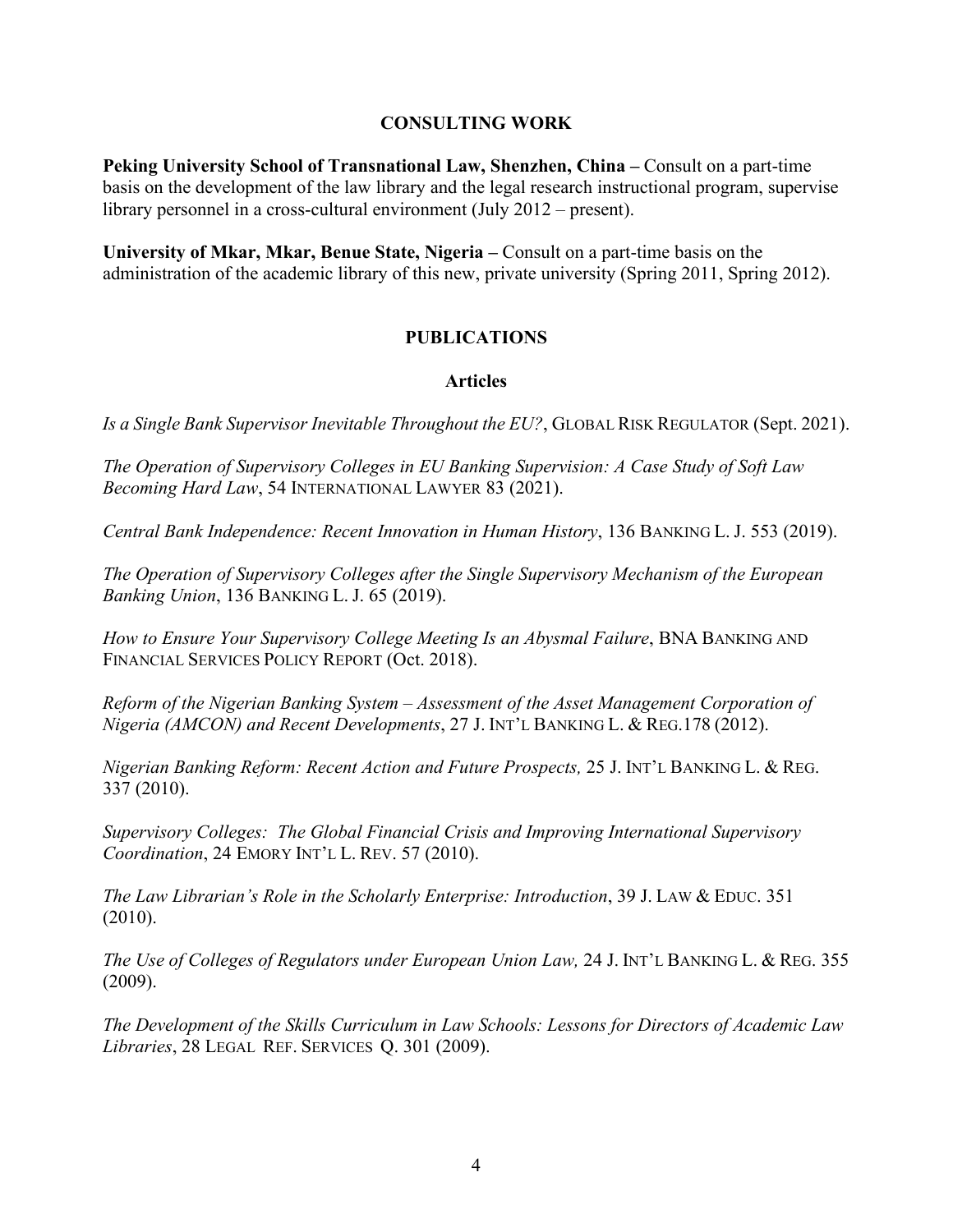*Mandarin Chinese: An Annotated Bibliography of Self-Study Materials,* 35 INT'L J. LEGAL INFO. 537 (2008).

*The Influence of Hong Kong Banking Law on Banking Reform in the PRC,* 22 J. INT'L BANKING L. & REG. 566 (2007), reprinted in revised form, 3 E. ASIA L. REV. 35 (2008), available at: [http://www.pennealr.com/media/articles/vol3/3\(1\)EALR\\_Alford.pdf](http://www.pennealr.com/media/articles/vol3/3(1)EALR_Alford.pdf) 

*The Lamfalussy Process and EU Bank Regulation: Another Step on the Road to Pan-European Regulation?*, 25 ANN. REV. OF BANKING & FIN. L. 389 (2006).

*The Lamfalussy Process and EU Bank Regulation: Preliminary Assessment and Future Prospects*, 21 J. INT'L BANKING L. & REG. 59 (2006).

*Core Principles for Effective Banking Supervision: An Enforceable International Financial Standard?*, 28 B.C. INT'L & COMP. L. REV. 237 (2005).

*European Union Legal Materials: An Infrequent User's Guide*, 97 L. LIBR. J. 49 (Jan. 2005).

*International Financial System Risks: A Current Assessment*, 20 J. INT'L BANKING L. & REG. 40 (Jan. 2005).

*Negotiating and Analyzing Electronic License Agreements*, 94 L. LIBR. J. 621 (2002) *reprinted in* LEGAL ISSUES IN DISTANCE EDUCATION (Deborah C. Brown, John R Przypyszny, and Katherine R. Tromble, 2007).

*South Carolina Practice Materials: A Selective, Annotated Bibliography*, 18 LEGAL REFERENCE SERVS. Q. 23 (1999).

*South Carolina Legal Resources on the Web*, S.C. LAW. (Nov.- Dec. 1999) (co-authored with Glenda Farrell).

*Anti-Money Laundering Regulations: A Burden on Financial Institutions*, 19 N.C. J. INT'L L. & COM. REG. 437 (1994).

*Basle Committee Minimum Standards: International Regulatory Response to the Failure of BCCI*, 26 GEO. WASH. J. INT'L L. & ECON. 241 (1992).

*Basle Committee International Capital Adequacy Standards: Analysis and Implications for the Banking Industry*, 19 DICK. J. INT'L L. 189 (1992).

*Coman v. Thomas Manufacturing Co.: Recognizing a Public Policy Exception to the At-Will Employment Doctrine*, 68 N.C. L. REV. 1178 (1990).

#### **Book**

TEACHING LEGAL RESEARCH, Routledge (2011), co-editor with Barbara Bintliff.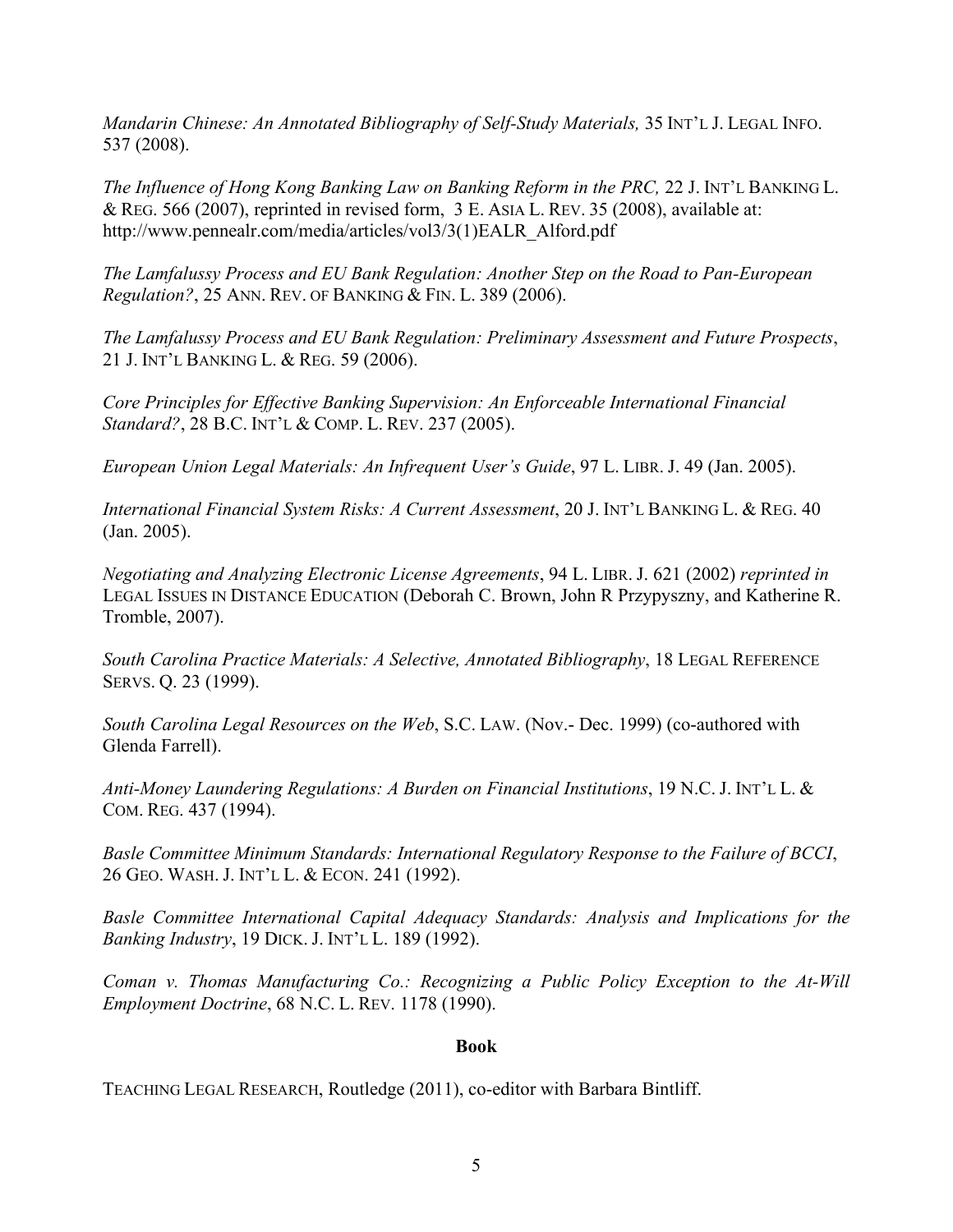#### **Book Chapters**

*Library Director as Social Butterfly (Or "What Does Collegiality Mean in the Faculty Standards?"): Analysis -- Collegiality—Angela's First Year*, in ACADEMIC LAW LIBRARY DIRECTOR PERSPECTIVES : CASE STUDIES AND INSIGHTS (Michelle M. Wu ed., 2015).

*International Financial Reforms: Capital Standards, Resolution Regimes and Supervisory Colleges and their Effect on Emerging Markets* in NEW PARADIGMS FOR FINANCIAL REGULATION: EMERGING MARKET PERSPECTIVES, Brookings Institution Press (2013).

*South Carolina Pre-Statehood Legal Materials*, *in* PRESTATEHOOD LEGAL MATERIALS: A FIFTY STATE RESEARCH GUIDE, Haworth Press (2006). This book was awarded the 2007 Joseph L. Andrews Bibliographical Award by the American Association of Law Libraries.

*Legal Sources and Citation Forms*, CASES AND MATERIALS ON EUROPEAN UNION LAW, West Group (2d ed. 2002).

#### **Book Reviews**

Book Review, *Lexicon of Human Rights,* 38 INT'L J. LEGAL INFO. 400 (2011).

Book Review, *Unified Business Laws for Africa: Common Law Perspectives on OHADA*, 38 INT'L J. LEGAL INFO. 104 (2010).

Book Review, *Index to Legal Citations and Abbreviations, 3rd ed,* 37 INT'L J. LEGAL INFO. 166 (2009).

Book Review, *Protection of Foreign Investment in Context: Nigeria's Investment Laws, Treaties, and Petroleum Agreements*, 36 INT'L J. LEGAL INFO. 506 (2009).

Book Review, *Treaties Submitted to the United States Senate: Legislative History, 1989-2004*, 35 INT'L J. LEGAL INFO. 564 (2008).

Book Review, *Between Competition and Free Movement: The Economic Constitutional Law of the European Community*, 32 INT'L J. LEGAL INFO. 130 (2004).

Book Review, *The Words We Live By: Your Annotated Guide to the Constitution*, 95 L. LIBR. J. 586 (2003).

Book Review, *International Conflict of Laws for the Third Millennium: Essays in Honor of Friedrich Juenger* and *Selected Essays on the Conflict of Laws*, 30 INT'L J. LEGAL INFO. 357 (2002).

Book Review, *The Legal 100: A Ranking of the Individuals Who Have Most Influenced the Law*, 18 J. LEGAL STUD. EDUC. 347 (2000).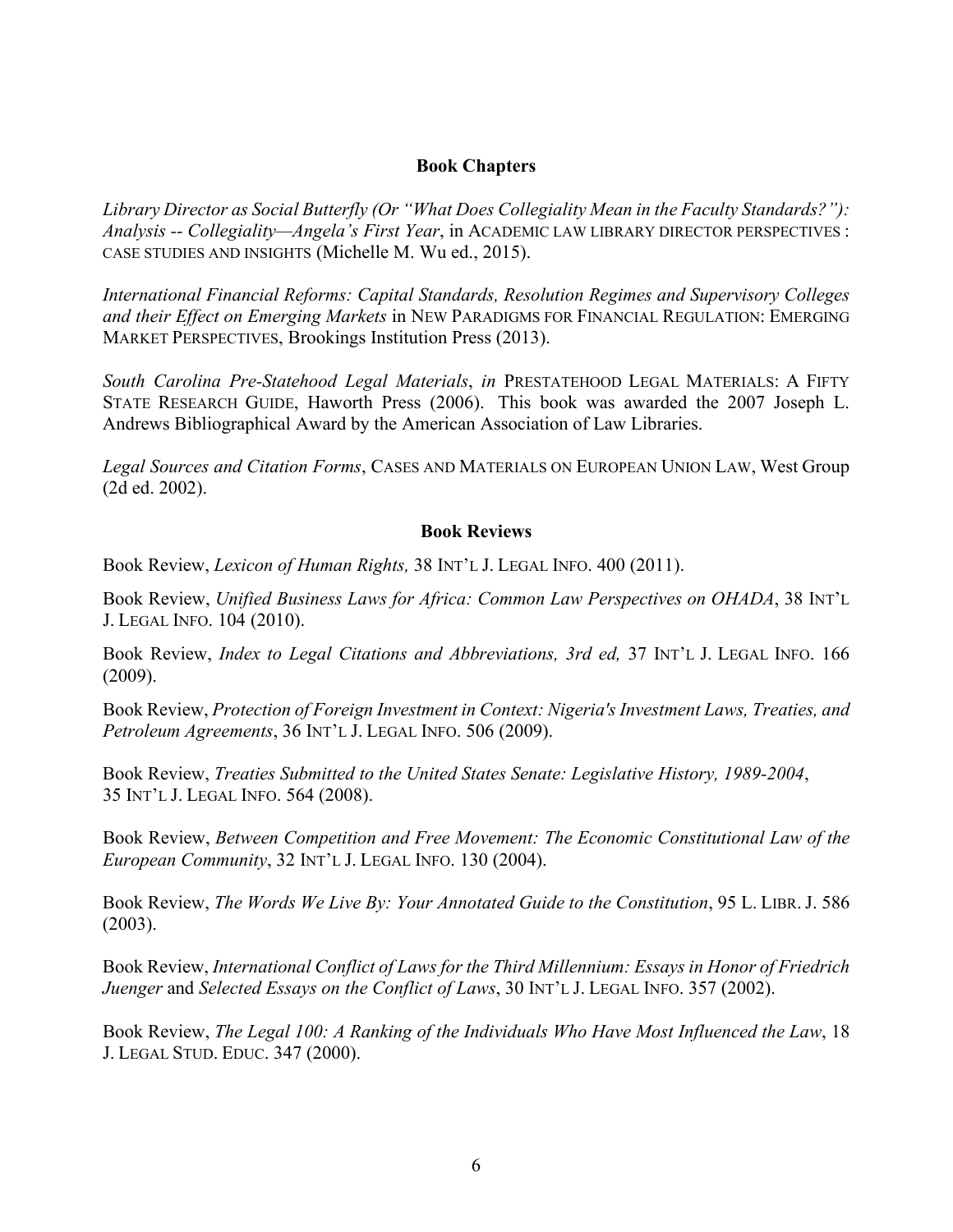Book Review, *Broken Chain of Being: James Brown Scott and the Origins of Modern International Law,* 28 INT'L J. LEGAL INFO. 150 (Spring 2000).

### **Electronic Titles**

Resources for College Libraries, Law (International and Foreign Law) – Contributor. <http://www.rclinfo.net/>

*European Union Legal Materials: An Infrequent User's Guide*, Globalex, New York University School of Law (Sept. 2005), revised and updated January 2011.

*Harmonization of International Commercial Law*, Globalex, New York University School of Law (Jan. 2005), revised and updated October 2009 and August 2012.

*President Bush Signs Executive Order Authorizing Military Tribunals*, Hot Topic, Human and Constitutional Rights Web site, Arthur W. Diamond Law Library, Columbia Law School, New York City, New York. http://www.hrcr.org/hottopics/tribunal.html.

## **PRESENTATIONS**

*2020 U.S. Presidential Election — Issues, Outcome and Implications*, Peking University School of Transnational Law, Shenzhen, People's Republic of China, November 20, 2020.

*The Operation of Supervisory Colleges in EU Banking Supervision: A Case Study of Soft Law Becoming Hard Law,* The Use of Soft Law by National Courts and Public Authorities: An EU-China Comparison, Peking University School of Transnational Law, Shenzhen, People's Republic of China, November 13, 2019.

*Immigration in the United States: A Historical Perspective*, University Town Library, Nanshan District, Shenzhen, People's Republic of China, March 7, 2017.

*The Operation of Supervisory Colleges of Cross-Border Banks after the Implementation of the European Union's Banking Union,* Political Economy of Financial Regulation Conference, Chinese University of Hong Kong Faculty of Law, Hong Kong, China, June 2, 2016.

*The Operation of Supervisory Colleges after the Single Supervisory Mechanism of the EU,* 13th Annual Asian Law Institute Conference, Peking University School of Law, Beijing, China, May 19, 2016.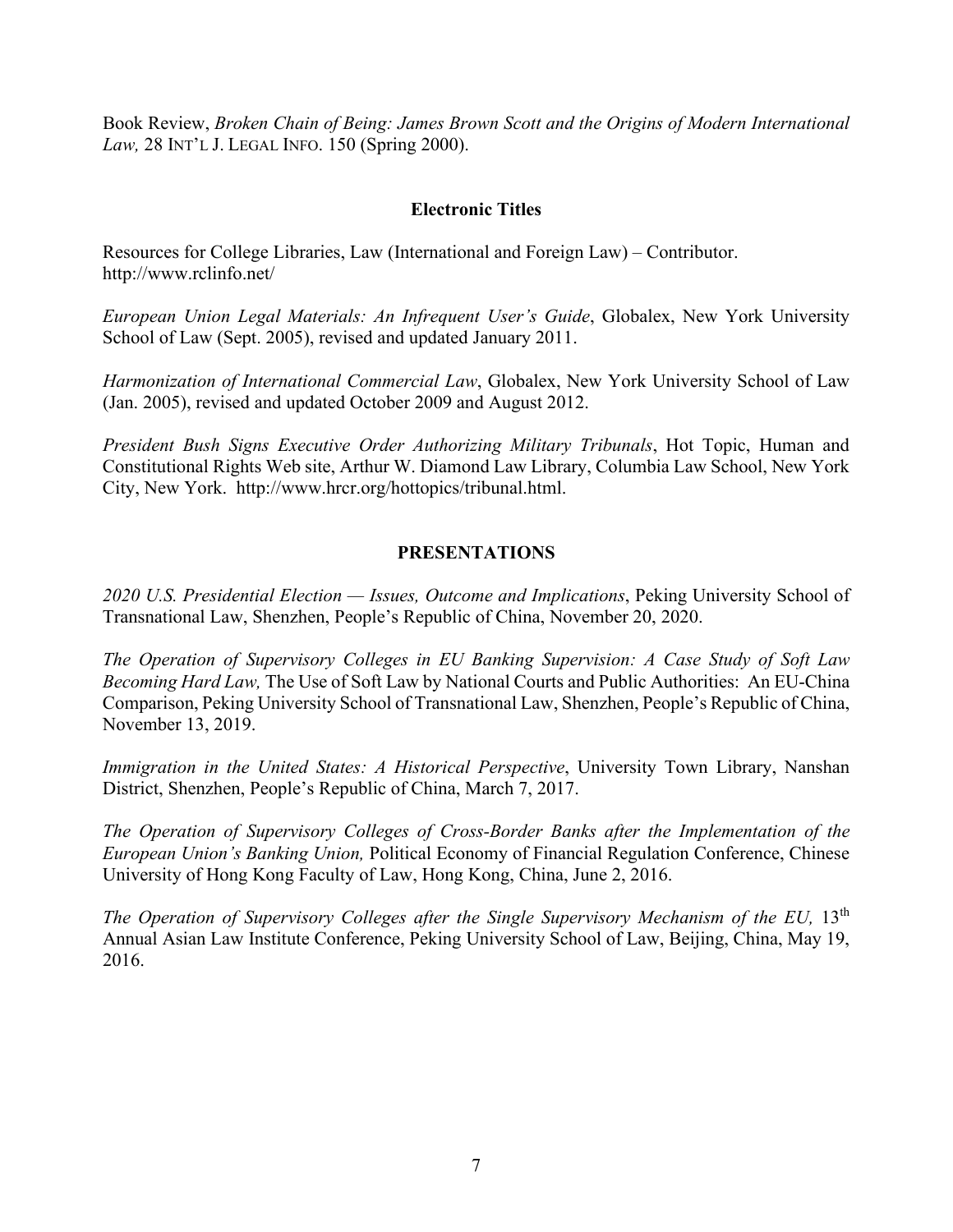*Framework of Decision-Making*, Konduros Leadership Development Program, University of South Carolina School of Law, Columbia, SC, Oct. 31, 2015, Feb. 18, 2017, Jan. 9, 2018, Jan. 2019, and Jan. 2020.

*The European Union's Banking Union: Why Should the U.S. Care?,* South Carolina Bank Counsel Group, Columbia, SC, September 14, 2015.

Benjamin A. Hagood Lecture, University of South Carolina, April 2015 -- Organizer

*A Tale of Two New Libraries in China and the U.S. – Behind the Scene Stories*, Chinese and American Forum on Legal Information and Law Libraries, Shanghai, China, June 11, 2013.

*Citizenship Under the Nigerian Constitution*, University of Mkar, Mkar, Benue State, Nigeria, May 2012.

*European Union Law: Why Is It So Complicated?*, School of Transnational Law, Peking University Shenzhen Graduate School, Shenzhen, China, March 8, 2012.

*New Paradigms for Bank Regulation and Macro Policies: Emerging Markets Perspective,* Asian Development Bank Institute, Tokyo, Japan, September 30, 2011.

*The Future of Legal Publishing*, Plenary Session, Moderator, Annual Meeting of the Southeastern Chapter of the American Association of Law Libraries, Columbia, SC, April 15, 2011.

*Supervisory Colleges: Recent Developments,* The Geneva Association, Geneva, Switzerland, April 7-8, 2011.

*Nigerian Banking Reform Efforts* (keynote), University of Mkar, Benue State, Nigeria, March 10-11, 2011.

*The United States' Legal System*, Faculty of Law, Benue State University, Makurdi, Nigeria, March 8, 2011.

*International and Foreign Legal Information on the Web*, Charlotte Area Law Librarians' Association, Charlotte, NC, May 13, 2010.

Organizer and Moderator*, The Law Librarian's Role in the Scholarly Enterprise,* University of South Carolina School of Law, November 21, 2008.

*The Influence of Hong Kong Banking Law on Banking Law Reform in the People's Republic of China,* Universities Service Centre, Chinese University of Hong Kong, June 8, 2006.

*The Lamfalussy Process and Regulation of Banking in the European Union*, European Union Studies Association Biennial Conference, Austin, TX, March 31 – April 2, 2005.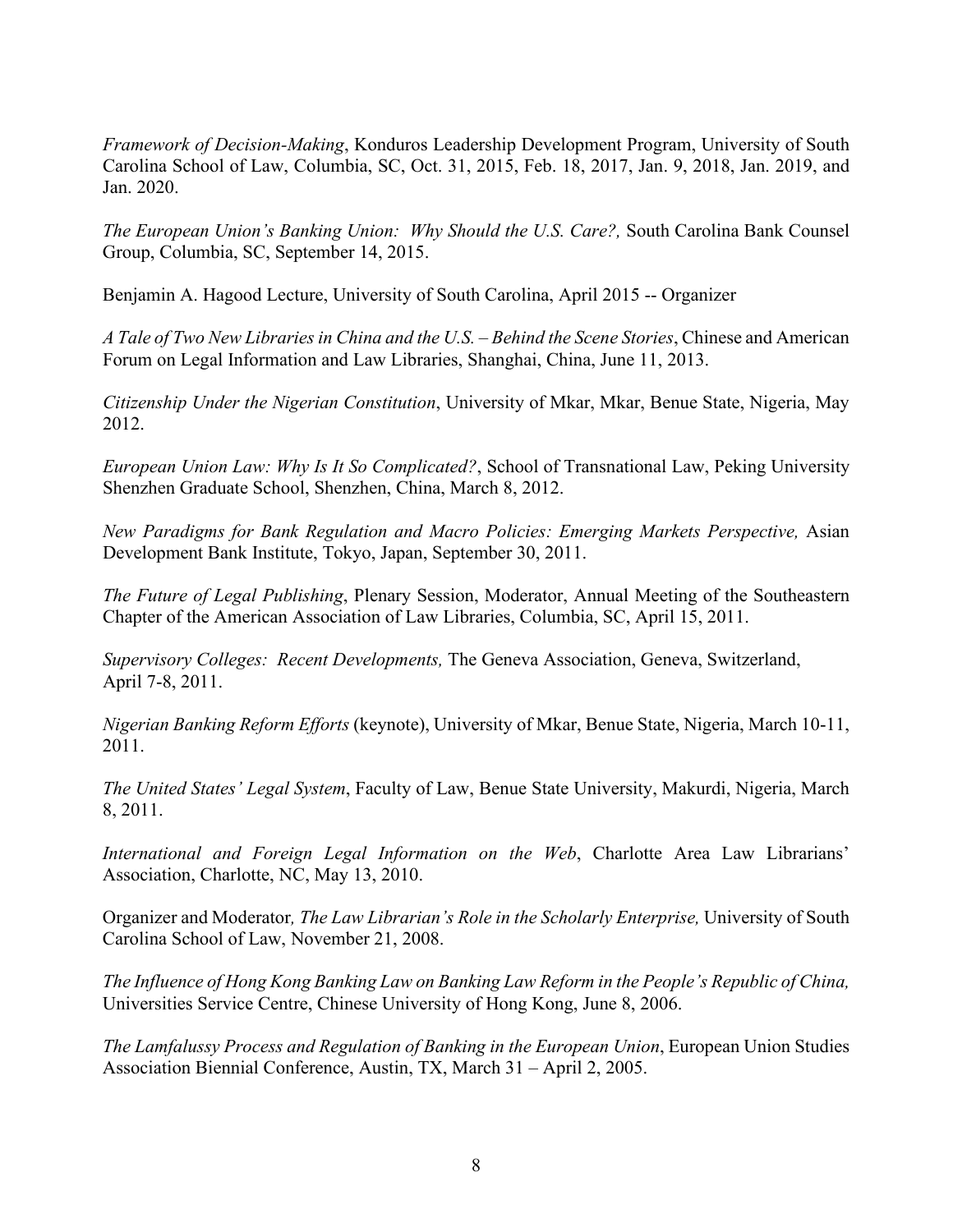*The Lamfalussy Process and Regulation of Banking in the European Union*, Georgetown University Law Center Summer Workshop, June 2005.

Moderator and Co-Organizer, *New Vistas and Values for Europe*, One Day Workshop, American Association of Law Libraries, July 2005.

Program Coordinator, *European Union at a Crossroads: Freedoms in a Federated Europe*, American Association of Law Libraries, Annual Meeting, Boston, MA July 2004.

*Copyright, Electronic Information and Open Access*, Association of Information and Dissemination Centers, Fall Meeting, Phoenix, AZ, September 20, 2004.

*Introduction to U.S. Legal Research*, Swiss Institute of Comparative Law, Lausanne, Switzerland, June 2004.

*Enlarging the European Union: Sources of EU Law, Policy and Statistics*, Documents Association of New Jersey, Rutgers University, November 7, 2003.

*Negotiating and Analyzing Electronic License Agreements*, Southern New England Law Librarians' Association, Quinnipiac University School of Law, April 14, 2003.

*European Union Law: Secondary Legislation and Secondary Sources*, Law Librarians' Association of Greater New York, Fordham University School of Law, New York, NY, March 21, 2003.

*Negotiating and Analyzing Electronic License Agreements*, Virginia, North Carolina, South Carolina, Georgia, Florida and Caribbean Chapters of the Special Libraries Association, South Atlantic Conference, Asheville, NC, September 23-24, 2002.

*Bridge the Gap: Training for Summer Associates*, Law Library Association of Greater New York, Skadden Arps, New York City, New York, Spring 2002.

*Copyright Law and Electronic Information*, Guest Lecture, Online Data Services Course, University of South Carolina, College of Library and Information Science, Columbia, South Carolina, July 23, 2001.

*Negotiating Electronic License Agreements*, Charlotte Area Law Librarians Association, Kilpatrick Stockton, Charlotte, North Carolina, June 2001.

## **WORKING PAPERS**

I am editing a multi-volume work on the legislative history of U.S. treaties.

With a colleague at the New York University Law Library, I am drafting a bibliographic index of *travaux preparatoires*, the working papers used in negotiating treaties.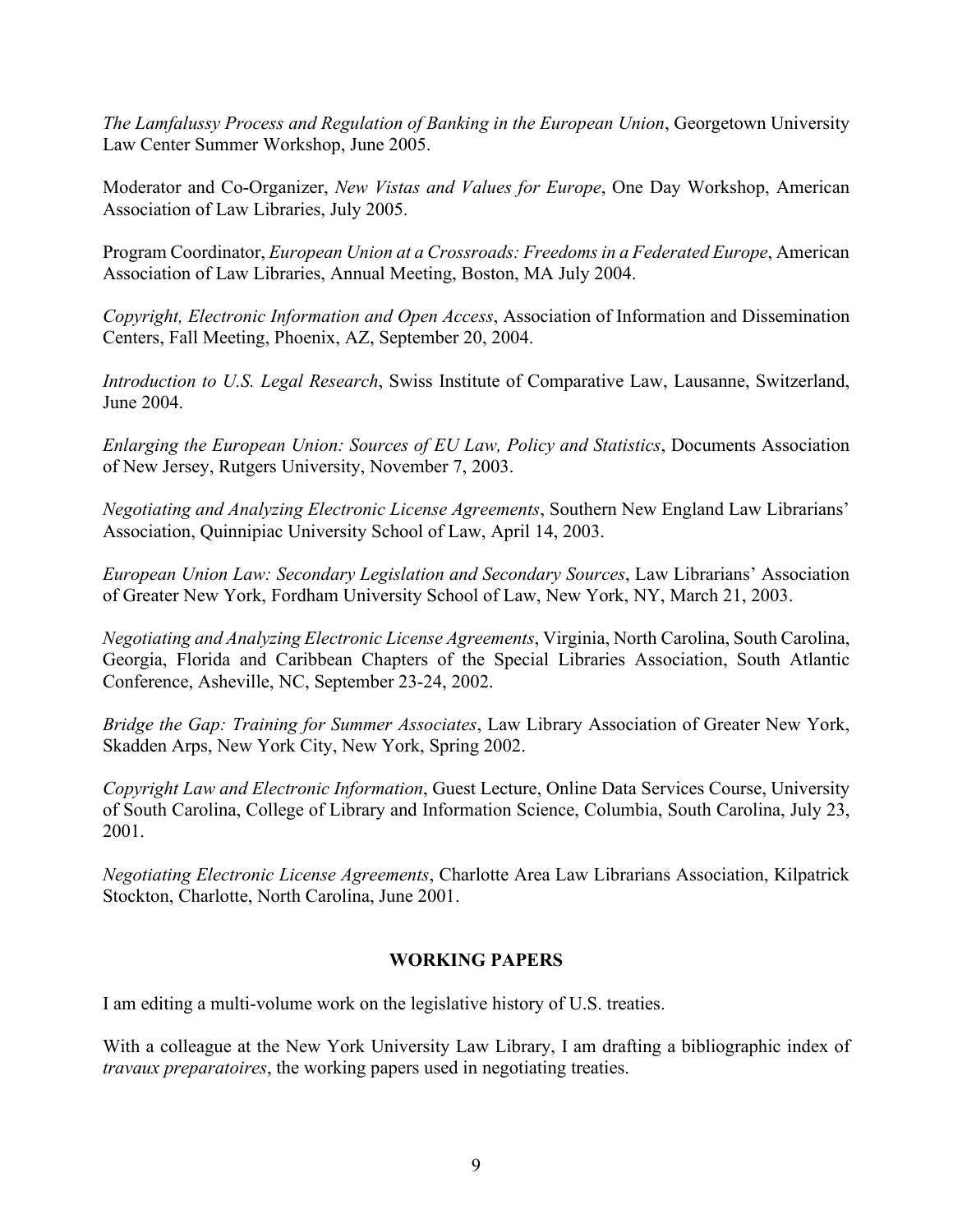# **TEACHING EXPERIENCE**

Advanced Legal Research, Columbia University School of Law – Spring 2002 (team taught) Administrative Law Research, Columbia University, International LLM Program (August 2002) Human Rights and the Rule of Law, Princeton University – Fall 2003, Spring 2004 (series of guest lectures)

Advanced Legal Research, Georgetown University Law Center – Spring 2006

International and Foreign Legal Research, Univ. of South Carolina – Spring 2009, Spring 2010 Introduction to Legal Research, Univ. of South Carolina – Fall 2009, Fall 2010

Legal Research, Analysis and Writing, Univ. of South Carolina – 2011-2021 (co-teacher of yearlong course)

Transnational Legal Practice, Peking University School of Transnational Law – 2012 to present (series of guest lectures on advanced legal research topics)

Advanced Legal Research, Peking University School of Transnational Law – Spring 2018

Guest lectures in numerous courses including European Politics, National Security Policy, Special Libraries Management, Legal History, Entertainment Law, Securities Regulation, Law and Economics, and First Amendment Law

### **BAR ADMISSIONS**

North Carolina State Bar, 1991; State Bar of Georgia, 1991(inactive); South Carolina State Bar, 1994

## **PROFESSIONAL SERVICE AND MEMBERSHIPS**

PASCAL, a consortium of academic libraries in SC – Board Member (Sept. 2012 – June 2015) Legal Information and Technology eJournal, Social Science Research Network, Advisory Board  $(2009 - \text{present})$ 

University of South Carolina

- Faculty Senate Budget Committee, Elected Member (2008-2010), Chair (2010-2011)
- Law School Strategic Planning Committee, Co-Chair (2018-2021)
- Walker Institute of International Studies, Associate
- Rule of Law Collaborative, Affiliate

American Association of Law Libraries

- Research Committee, Member (2004-2006)
- Index of Foreign Legal Periodicals, Advisory Committee Member (2001–2003)
- Academic Law Libraries Special Interest Section
- Foreign, Comparative and International Law Special Interest Section
- Southeastern Chapter of the American Association of Law Librarians (SEAALL)